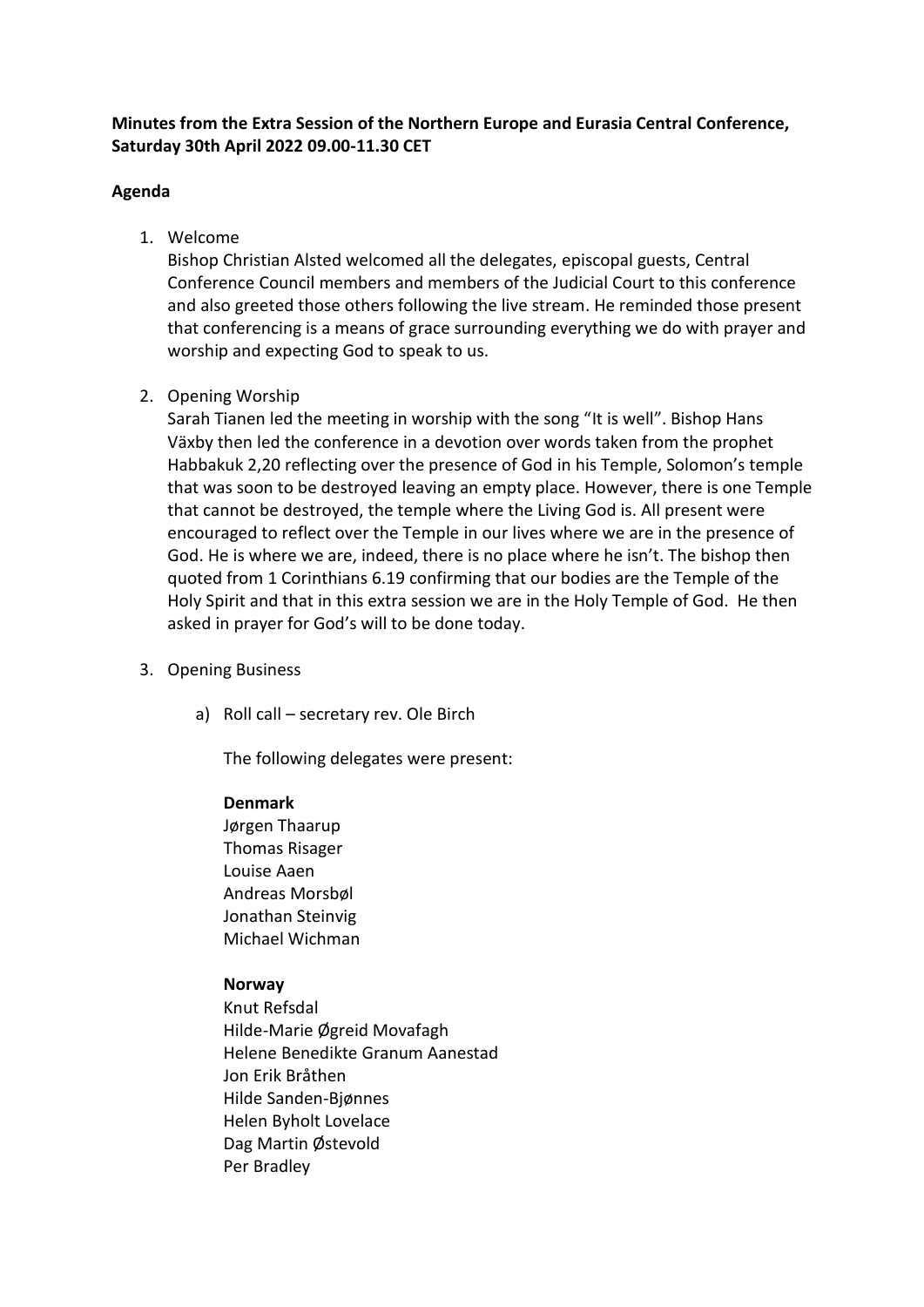Audun Westad Stephanie Buadu Jon Løvland Wenche Moe Asmundtveit Jan Magne Linnsund Maia Blomhoff Holm Anders Isnes Magnus Løvland

### **Finland S**

Sarah Tiainen Leif Göte Björklund Nils -Gustav Sahlin Jenny Jansson Andreas Alfving Thomas Westerbom

### **Finland F**

Veli Loponen Jori Brander Mika Partanen Kreetta Heiskari Säde Loponen Saara Heimonen

### **Estonia, Latvia and Lithuania**

Priit Tamm Robert Tserenkov Mark Nelson Üllas Tankler Edgars Sneiders (Latvia) Remigijus Matulaitis (Lithuania) Ināra Avotina (Latvia) Marjana Luist Johanna Margret Ojaots Tarmo Lilleoja Meeli Tankler Kristina Matulaitienė (Lithuania)

## **Ukraine**

Yulia Starodubets Oleg Starodubets Alina Hrab Alexandre Arnaut

## **Guests**

Bishop Patrick Streif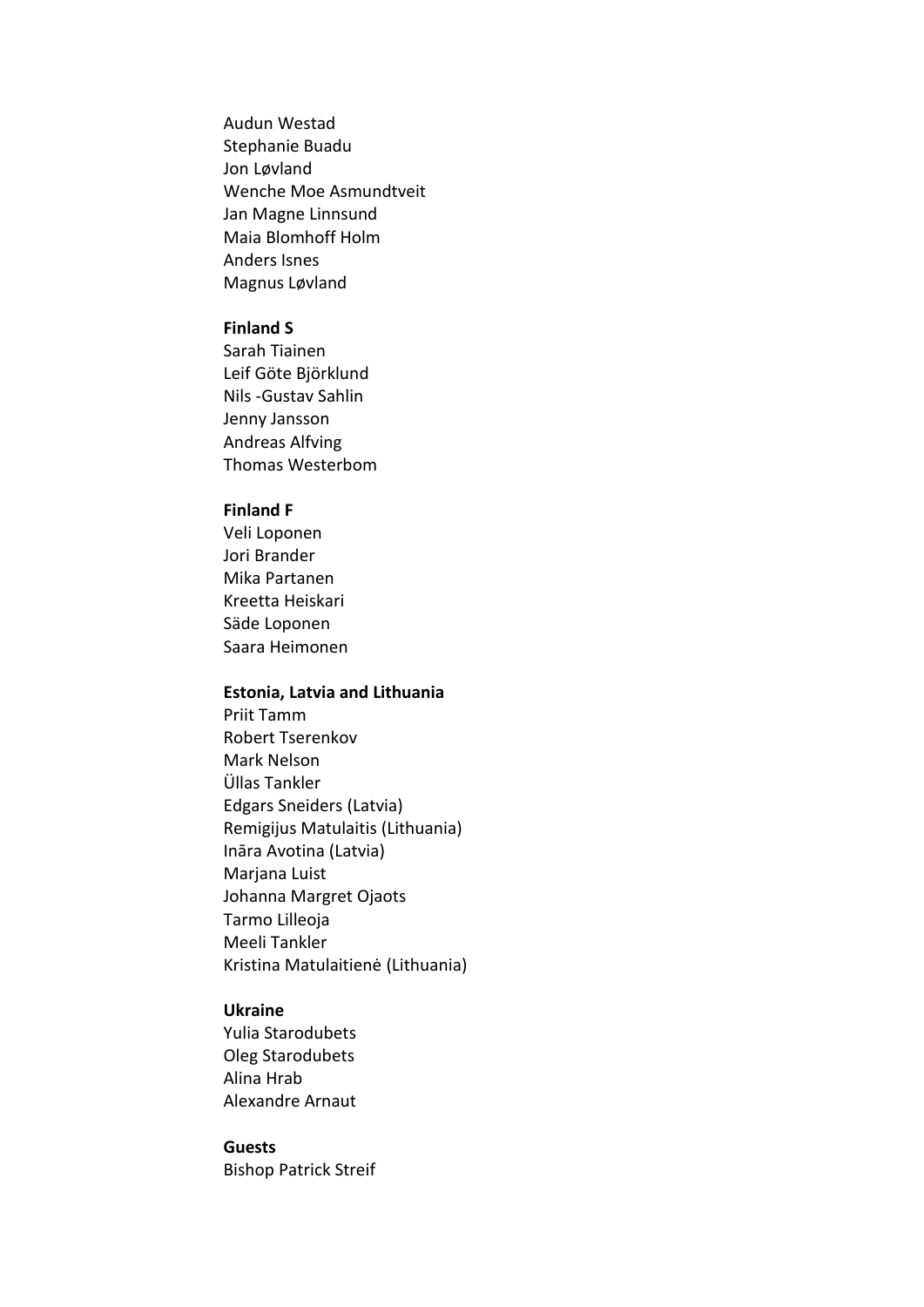Bishop Harald Rückert Bishop Hans Växby Bishop Øystein Olsen Lasse Svensson - The Uniting Church in Sweden

### **Judicial Court**

Leif-Göte Björklund Remigijus Matulaitis Steinar Hjerpseth

## **Central Conference Council**

Ole Birch - secretary Bettina Pedersen Edgars Sneiders Remigijus Matulaitis Robert Tserenkov Meeli Tankler Per-Endre Bjørnevik Ingull Grefslie Hilde Marie Movafagh Svein Veland Jori Brander Leif-Göte Björklund Christian Alsted

#### **Assistant Secretary**

Charles Jourdan

The names of the Central Conference delegates from East Russia and Central Asia, North-West Russia and Belarus, Central Russia, South Russia Annual Conferences along with the Northern Europe and Eurasia Central Conference Council Members and Eurasia Area Bishop Khegay were read out, but these persons were not present.

b) Guideline for participants in the online conference (doc. 3b)

The participants were reminded to take the actions noted in this guideline to allow the voting procedures to be adhered to. Instructions were also given concerning the wish to speak to the conference.

c) The legality of the conference (doc. 3c)

Bishop Alsted explained the process that led to the call of the extra central conference. At the Regular Meeting of the Central Conference Council in Tallinn on the 24<sup>th</sup> March 2022 a motion was passed asking the bishops, before the  $1<sup>st</sup>$  May 2022, to call a special online session of the Central Conference with the sole purpose to temporarily change the borders of the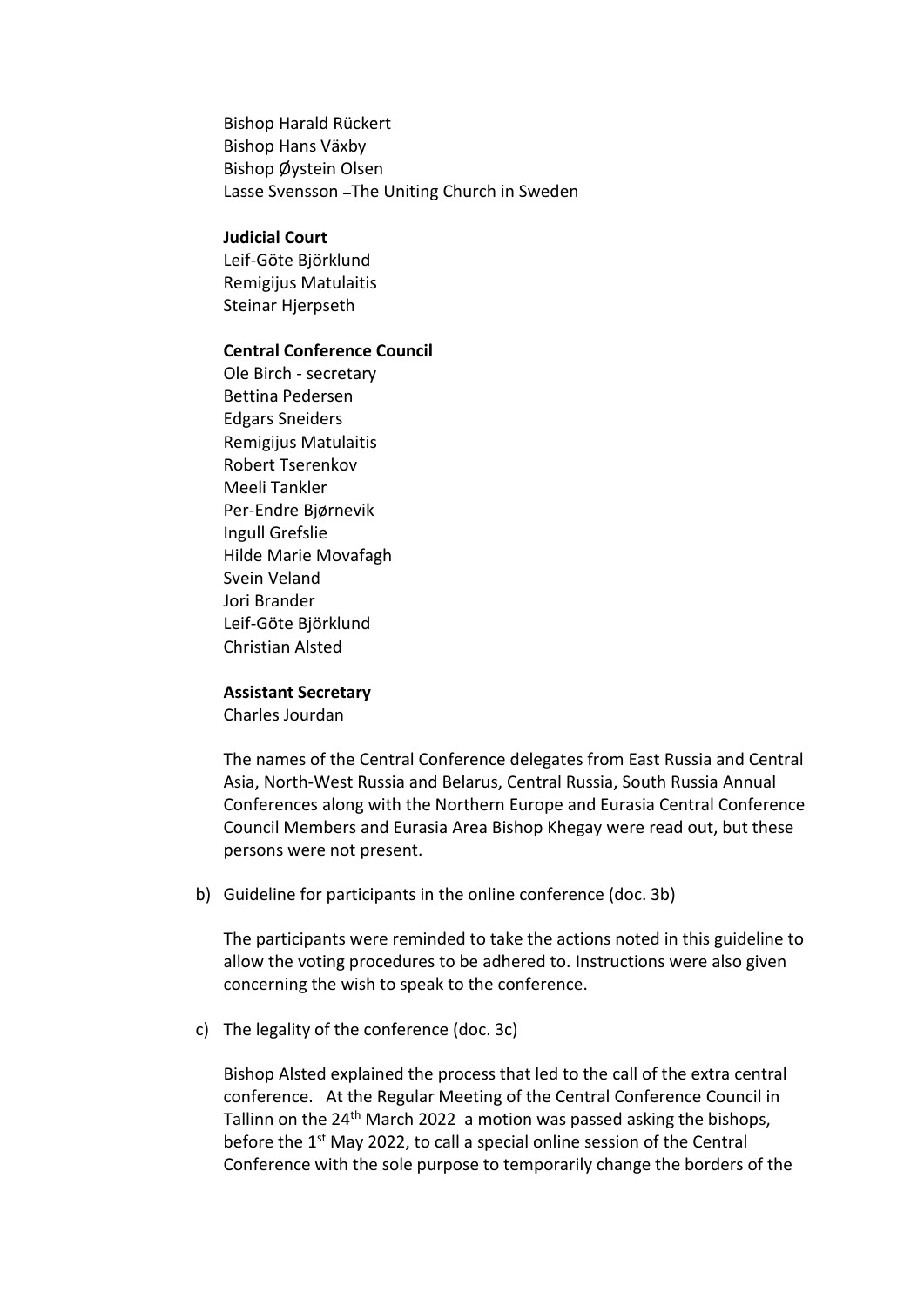episcopal areas in the Central Conference so that the Ukraine and Moldova Provisional Annual Conference can be moved to the Nordic and Baltic episcopal area.

In the minutes of that meeting it was stated that this action was deemed necessary considering the war. This motion was passed with 11 votes in favour, 3 votes against. Not all members of the Council were present in the meeting, and some had left at the time of the voting. The council consists of 17 members plus 2 bishops; 4 Eurasian Members and 1 Finnish Member were not present at the time of voting.

Bishop Alsted then quoted paragraph 542.2 in the Book of Disciplne regarding the call for an extra session of the Central Conference:

"Bishops resident in a Central Conference or a majority of them with the concurrence of the Executive Committee or otherwise authorised committee shall have the authority to call an extra session of the Central Conference to be held at the time and place designated."

After the motion was passed Bishop Alsted asked Bishop Khegay if he was willing to call an extra session, which he declined. Based on the fact that the motion had been passed with a more than 2/3rds majority Bishop Alsted then decided to call an extra session of the Central Conference. An additional factor was the war going on in the Ukraine after Russia had invaded the country.

In response to a call for questions Jørgen Thaarup said he supported he decision, but wondered whether he retired bishops would be willing to comment, since there are only 2 active bishops in this Central Conference and this issue might yet be referred to the Judicial Court by members not present at this meeting. Both Bishop Växby and Bishop Olsen declined to comment since they are not active Bishops.

**Bishop Alsted then asked the voting members to affirm the legality of the conference by raising their digital hands. The hands raised confirmed this and there were no objections or abstentions. Bishop Alsted then stated that the members of the conference had therefore confirmed the legality of the conference.**

The Book of Discipline has no provisions for the notice given for an extra session of the Central Conference. There are very specific requirements for special sessions of jurisdictional conferences. Here no less than 30 days' notice are required. The call for this extra session of the Central Conference was issued on the 30<sup>th</sup> of March 2022 which is 31 days before this extra session.

d) Setting the quorum and the bar of the conference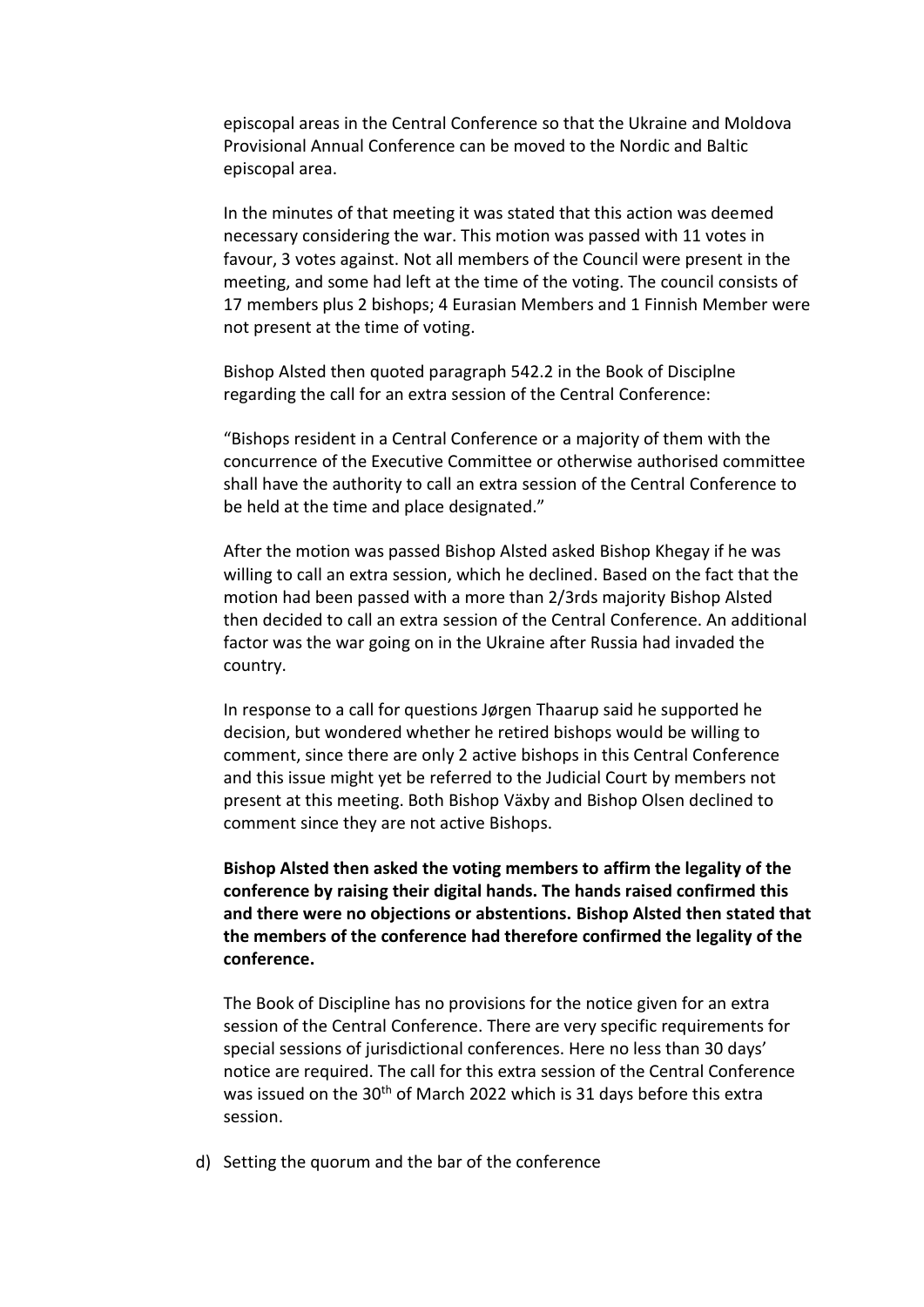Bishop Alsted said: The BoD only has provisions for a quorum for general conference and for jurisdictional conferences, and in both cases, it takes a majority of the whole number of delegates elected to make a quorum for the transaction of business. The Central Conference has a total of 66 delegates; out of which 50 are present with voting rights. Therefore, we have a quorum allowing for business to commence. The bar was set as the online Zoom meeting with all members having the right to speak but only delegates having the right to vote.

e) Officers are Bishops Eduard Khegay and Christian Alsted. Bishop Khegay declined to be present. Bishop Patrick Streiff will preside when the motion from the Central Conference Council is dealt with.

# **Ole Birch was elected without objection as the Secretary for this Extra Session. Charles Jourdan was elected without objection as the Assistant Secretary.**

f) Tellers – voting results will appear on the screen

The Poll Function on screen was to be used for registering the votes and **Kirsten Hastrup was elected as Teller without objection.**

g) Approval of the Plan of Organization and Rules of Order (doc. 3g)

### **These were approved without objection.**

h) Approval of agenda

The motion from Central Conference delegates from East Russia and Central Asia, North-West Russia and Belarus, Central Russia, South Russia Annual Conferences along with four Eurasia members of the Northern Europe and Eurasia Central Conference Council Members and Eurasia Area Bishop Khegay would be read out under Agenda point 4.

The agenda was approved without objection.

Bishop Harald Rückert then led the conference in prayers asking for guidance and openness and God's will for the people we are called to lead in this very delicate situation.

4. Motion from the Northern Europe and Eurasia Central Conference Council (doc.4)

The motion: **The Northern Europe and Eurasia Central Conference decide to temporarily, until the next ordinary Central Conference, change the borders of the episcopal areas in the Central Conference so that the Ukraine and Moldova Provisional Annual Conference be moved to the Nordic and Baltic episcopal area.**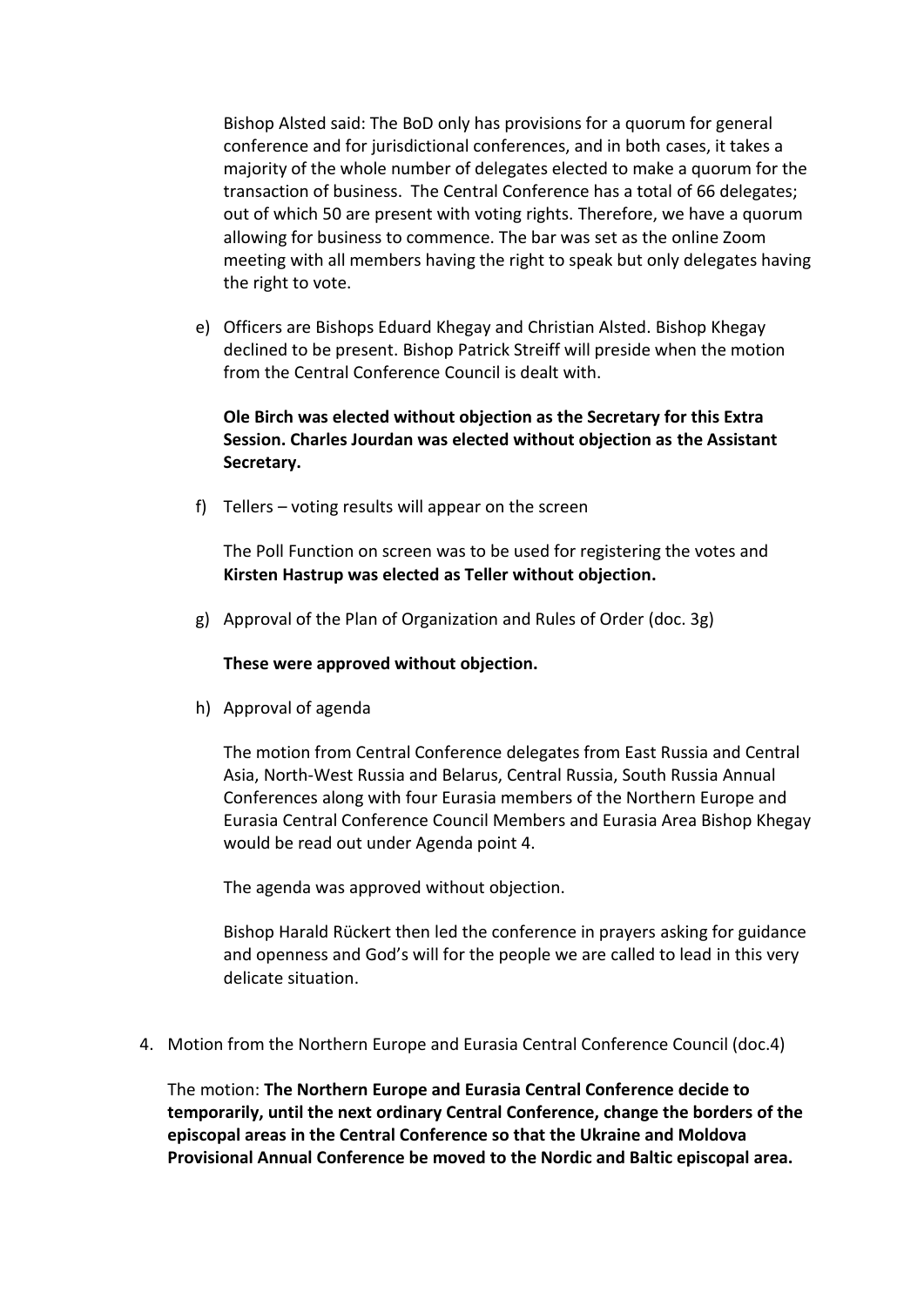Bishop Streiff then took over as the presiding officer for this agenda item. The Conference Secretary read the motion to be considered whilst Bishop Streiff read the motion from the Central Conference delegates from East Russia and Central Asia, North-West Russia and Belarus, Central Russia, South Russia Annual Conferences along with four Eurasia members of the Northern Europe and Eurasia Central Conference Council Members and Eurasia Area Bishop Khegay. The full text of this motion and the list of signatories is attached to these minutes.

Two members of the Council, Hilde-Marie Øgreid Movafagh and Robert Tserenkov were asked to speak on behalf of the motion. Hilde-Marie Øgreid Movafagh noted that although apparently straightforward the decision to be made is strongly influenced by political and cultural differences. She had been present at the board meeting in Tallinn and stressed that the proposal in the motion is of a temporary nature until there is again the opportunity for a regular central conference. It is important that the Ukrainian and Moldova Provisional Annual Conference is free to choose its own future. She also stressed the need to listen now at this meeting to the voices of the Ukraine and Moldova Provisional Annual Conference who had not been represented at the Central Conference Council meeting since their member was a refugee, fleeing with her 2 children. She was very clear that the motion was non-political, not an East-West conflict, and was not an attempt to expand the Nordic and Baltic Episcopal Area. The only motivation is the real need to help the Ukraine in its time of present need and to recognise that despite the conciliatory work of the brave Eurasian Bishop Khegay it is impossible politically to have a Russian leadership of a church in Ukraine today. There is currently no solution to the annexation of the Crimea and with an escalating war we must face reality. It will take a long time before there is peace whereby Russians can travel freely in the Ukraine. Ukraine needs global connection within the church that has been without episcopal care for the last 2 years. The natural solution is to move the Ukrainian church to the Nordic and Baltic Area right now, whilst looking forward to reconciliation and peace in the future.

Robert Tserenkov expressed his agreement with the words of Hilde-Marie Øgreid Movafagh. He also noted that the Ukraine and Moldova Provisional Annual Conference had already voted in 2020 to seek transfer to the Nordic and Baltic Episcopal Area. The current situation calls for an immediate implementation of this motion since there is currently no other viable solution. He also stressed that there is no hidden agenda behind the motion being considered today.

Bishop Streiff then opened for the Ukrainian members to come with their comments.

Oleg Starodubets spoke first with his wife Yulia translating. He started by noting that 2 years ago the Ukraine and Moldova Provisional Annual Conference had voted unanimously to leave the Eurasian Conference and join the European Conference. This has not been an easy time for the members who did not have any spiritual support and no official annual conference. Last year they had asked for an official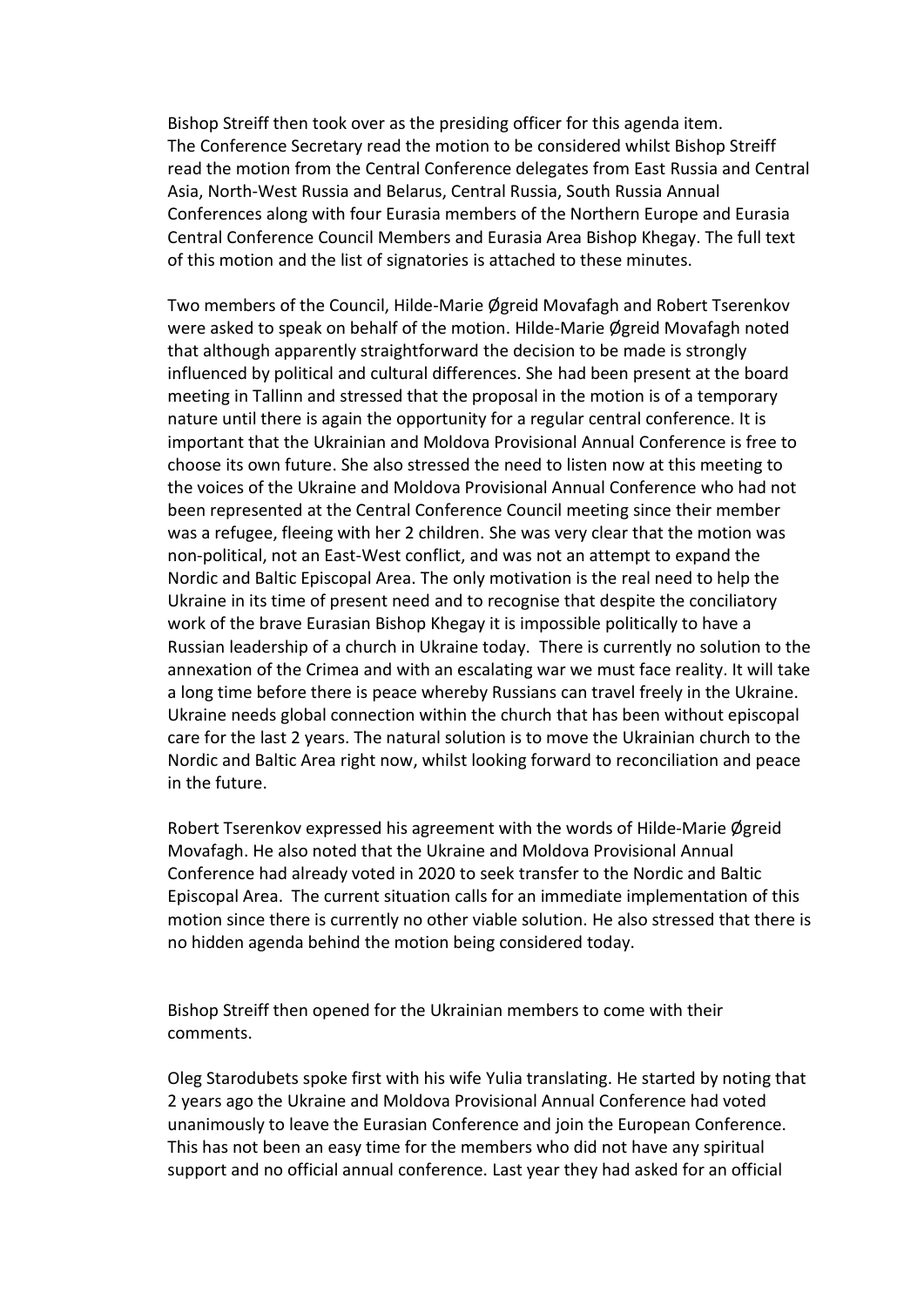annual conference, but the previous bishop had not given them a date for this. Since February 24. 2022 the situation has worsened. On the day of this meeting, 66 days later, their people are dying, buildings are being destroyed and there are millions of refugees spread across the world. The Russian Federation is attacking and killing the Ukrainian people and it is probably difficult for those present in this meeting to understand the feelings Ukrainians have for the Russian people. If any new person comes to a UMC church and knows that the bishop is in Moscow the church will be accused as agents supporting the occupants and working for the enemies of their country. This makes it impossible to be a part of the Eurasian Conference. The Ukrainian President come one month ago with a declaration concerning the jurisdictional responsibility for any official communication with Russia. This was primarily directed towards the Russian Orthodox Church, but it is also understood that this also relates to any protestant churches. The war effectively prevents any chance of repairing relationships at this time. They wanted to inform this meeting that so far, since the outbreak of war, neither they themselves, or any other of the Ukrainian UMC pastors or leaders have received any letter or call of support from the Eurasian bishop Khegay or the Eurasia leaders. On the other hand, they have received thousands of letters and calls of support from all over the world. As members of the UMC they need spiritual care and guidance and in to be connection in fellowship and conferences with other brothers and sisters in the UMC. They thanked the Nordic and Baltic Episcopal Area for initiating the process to care for and protect them. The Ukrainian brothers and sisters and their leaders have recently met together to discuss the topic on the table at this Central Conference and supported this motion. They ended by asking that other Ukrainians present could express their views.

Alexandre Arnaut thanked for the opportunity to be at the conference and was deeply grateful, also as a refugee himself, for all the help received from Europe. He noted that the problem started already in 2014 with the annexation of Crimea and the war in Donbass. He has friends who have already been refugees from Donbas the last 8 years and people cannot understand how the UMC people can be under a bishop in Russia. The Ukrainian pastors and members decided they could no longer be under Russia, and they wanted to be free to choose where they want to go to (episcopal connection). It might not sound very Christian, but it is impossible to explain to our families and friends fighting in this war defending their homes and families that we have a relationship to Russia. They are so grateful to the Central Conference that they have been given an opportunity to be free.

The final Ukrainian member Alina Hrab was then given the chance to speak. She was also thankful for the decision to help Ukraine by the current motion. She said that the Ukrainian UMC can no longer be in relation with Russia since they are to serve the Ukrainian nation. Right now, there is war with Russia who is the enemy, and they cannot serve the Ukrainian people when the bishop is in Russia. It is morally inappropriate with a Russian bishop. The Ukrainian UMC is working with a lot of refugees, and it is not possible to explain to them this situation. Alina also talked about the situation in her own family where communication with relatives is extremely difficult. She has only just heard that her aunt in Mariupol is "alive" after 2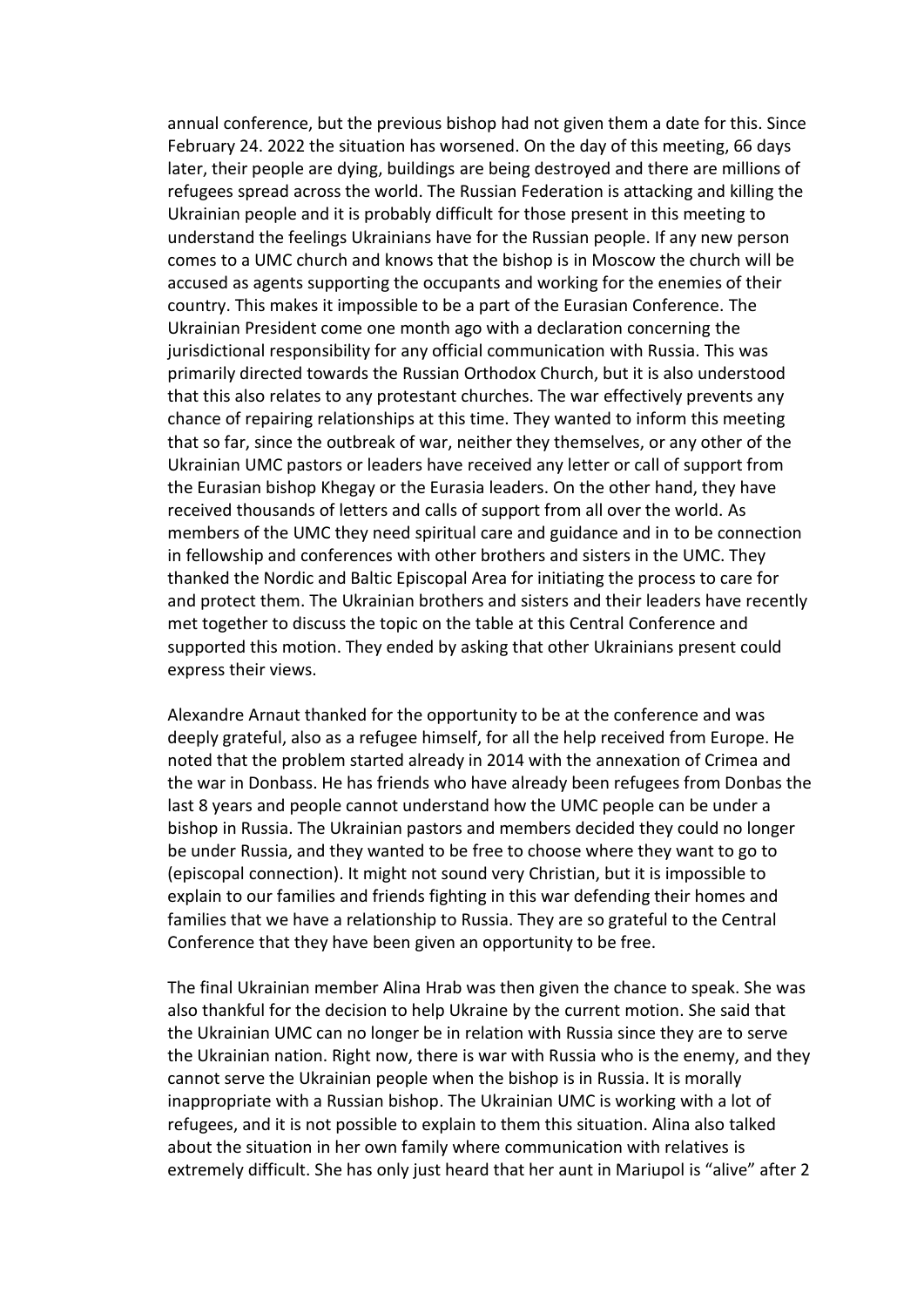months of silence. She also has relatives fighting in the Ukrainian army and cannot be fully respectful to them if her church has connections to Russia. She looks forward to the UMC Ukraine being more effective in serving.

The motion was then opened for comments from others present. Helene Benedikte Granum Aanestad then, on behalf of the Norwegian delegates, presented an amendment to be added to the main motion.

Amendment to be added to the main motion:

In accordance with Paragraph 543.5 in the Book of Discipline, this motion has been presented for both bishops.

In its decision, the Central Conference chooses to place decisive emphasis on the wishes of the annual conference in question.

Helene Benedikte Granum Aanestad explained that this addition was to underline that in accordance with the Book of Discipline para 543.5 the original motion as been presented to both bishops in this Central Conference and that the Central Conference chooses to place decisive emphasis on the wishes of the annual conference in question.

Jørgen Thaarup proposed, as a friendly amendment to the amendment that the second sentence "In its decision, the Central Conference chooses to place decisive emphasis on the wishes of the annual conference in question" should be a separate motion. This was accepted by Helene Benedikte Granum Aanestad and this was accepted by the presiding officer Bishop Streiff.

Per-Endre Bjørnevik supported the amendment as it clarifies the background for the main motion in any future decisions. Ināra Avotina raised concerns about what this would mean for the members' countries relationship with Russia.

During the voting only the presiding bishops and the voting members remained in the digital room.

### *Vote on the following amendment to the main motion:*

## **In accordance with Paragraph 543.5 in the Book of Discipline, this motion has been presented for both bishops.**

Result: 48 votes were cast: 42 yes, 1 no and 5 abstentions. The motion was approved. The non-voting members returned to the room again.

### **Main motion as amended**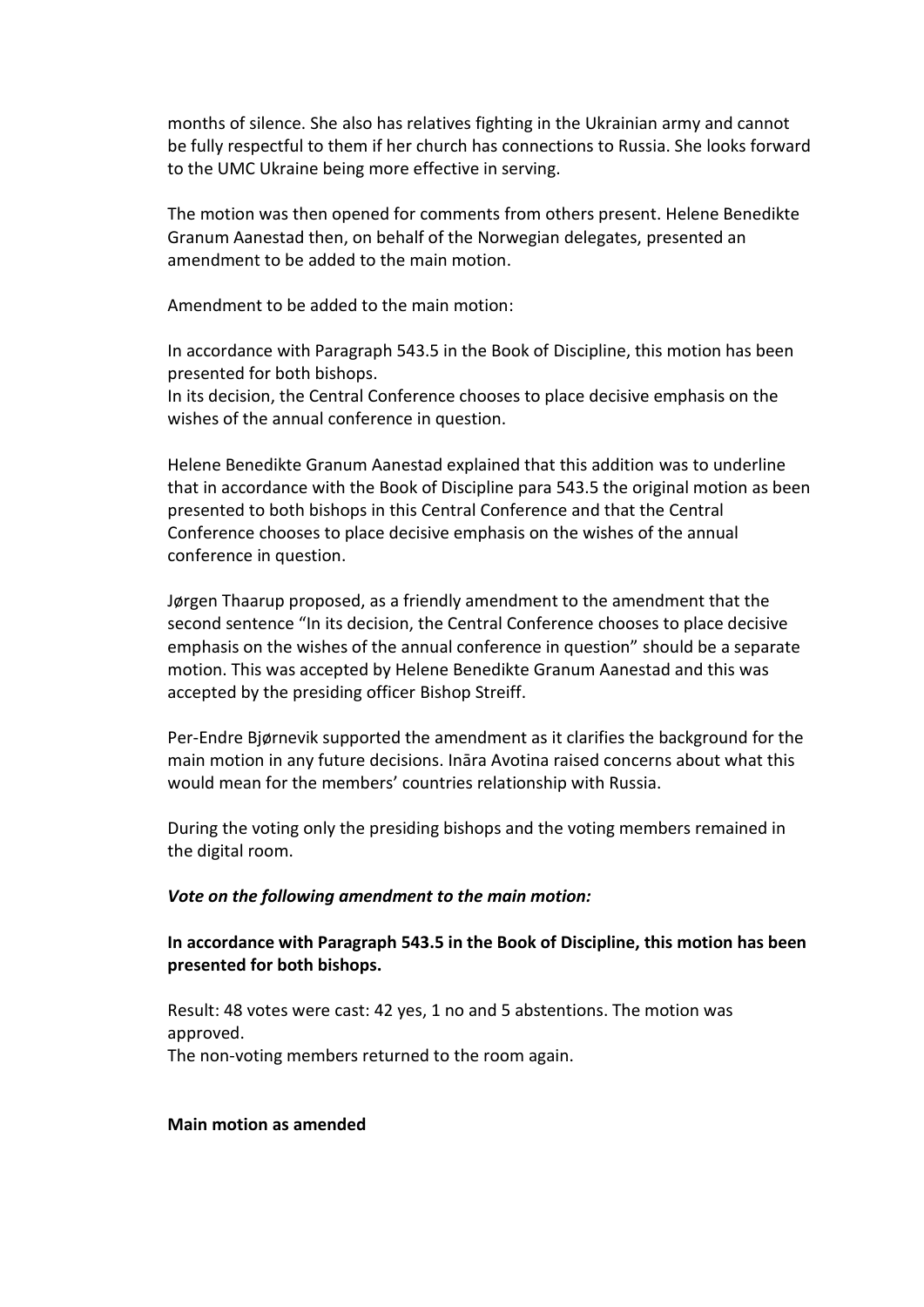Ole Birch, the Conference Secretary, added that if approved, the Central Conference Councils understanding is that since no time has been set in the text of the motion this decision comes into effect immediately. No motion was proposed to oppose this statement.

Jørgen Thaarup then spoke for the motion and the amendment motion stating that if we are also discussing the Russian letter that he cannot follow the argumentation of the Russian delegates and the fears that they have and that since it may take decades for the war to end the arguments do not count. Sarah Tiainen also spoke for the amended motion pointing out that in the minutes from the 2020 meeting with the Ukraine and Moldova Provisional Annual Conference Bishop Khegay although not in agreement with their request would not contradict their decision i.e., he has already given his support. In reply to Inara, Hilde-Marie Øgreid Movafagh pointed out that most member countries had a border with Russia, but that the decision in UMC here, was subordinate to the issues in the main political landscape and that this did not represent a great danger.

The non-voting members then left the room again.

**Vote on the main motion as amended** 

**The Northern Europe and Eurasia Central Conference decide to temporarily, until the next ordinary central conference, change the borders of the episcopal areas in the central conference so that the Ukraine and Moldova Provisional Annual Conference be moved to the Nordic and Baltic episcopal area.**

**In accordance with Paragraph 543.5 in the Book of Discipline, this motion has been presented for both bishops.**

Result: 48 voted yes, 0 no, 1 abstention – the amended motion was approved.

The non-voting members returned to the room again.

### *Vote on the part of the amendment that was made a separate motion:*

# **In its decision, the Central Conference chooses to place decisive emphasis on the wishes of the annual conference in question.**

The non-voting members then left the room again.

Result: 47 voted in favour, I against, 0 abstentions. The motion was approved.

The non-voting members returned to the room again.

Bishop Streiff thanked all participants for their thoughtful participation. Bishop Växby then prayed for the decision and for Bishop Christian Alsted with the new responsibilities that this involves.